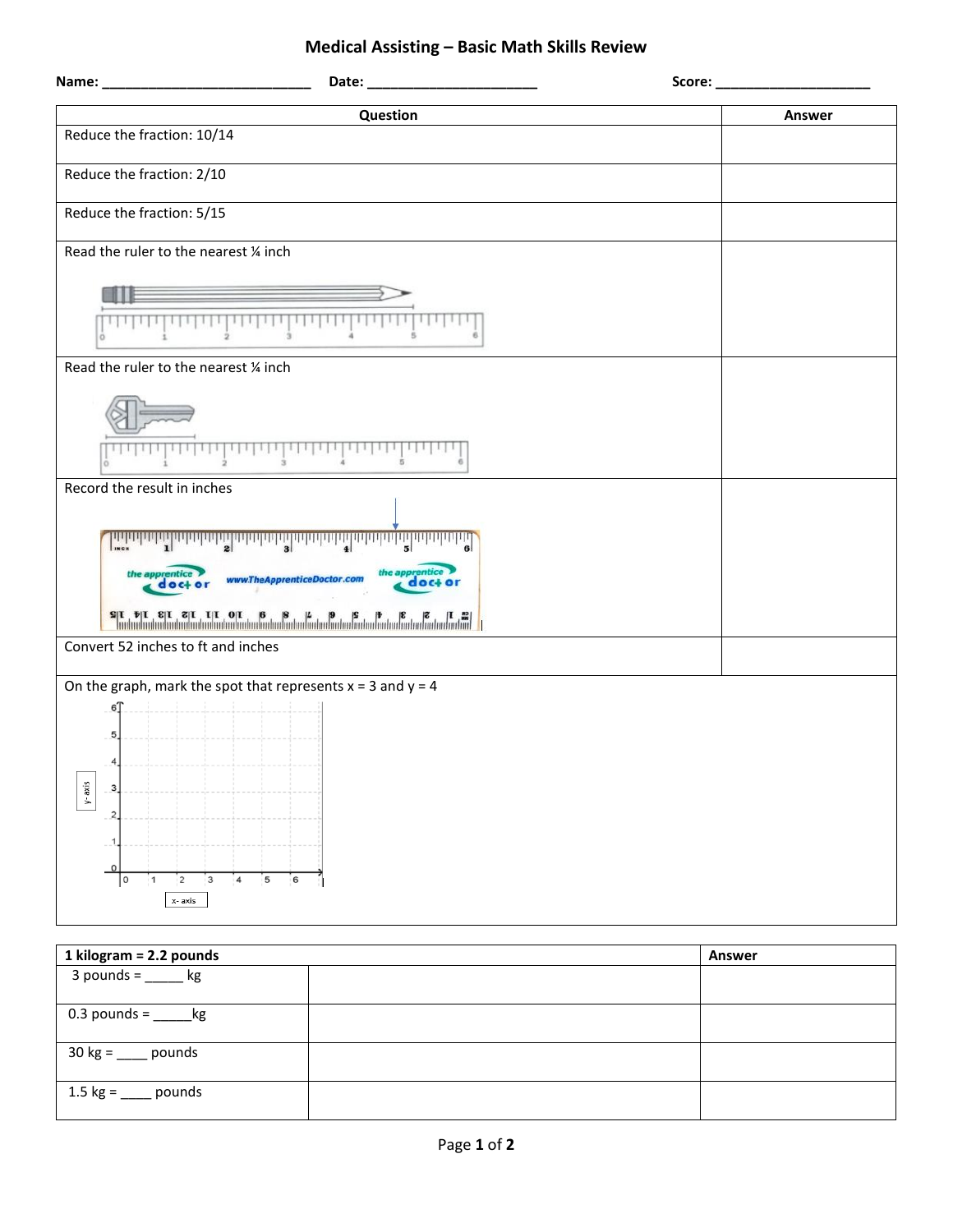| <b>Fahrenheit to Celsius</b> | <b>Celsius to Fahrenheit</b> | Answers to 1 decimal point |
|------------------------------|------------------------------|----------------------------|
| 1. Subtract 32               | 1. Multiply by 9             | Round up                   |
| Multiply by 5<br>2.          | 2. Divide by 5               | Report the units           |
| 3. Divide by 9               | 3. Add 32                    |                            |
| $67 °F =$ $°C$               |                              |                            |
| 82 °F = $\degree$ C          |                              |                            |
| $20 °C = °F$                 |                              |                            |
| $14 °C = °F$                 |                              |                            |

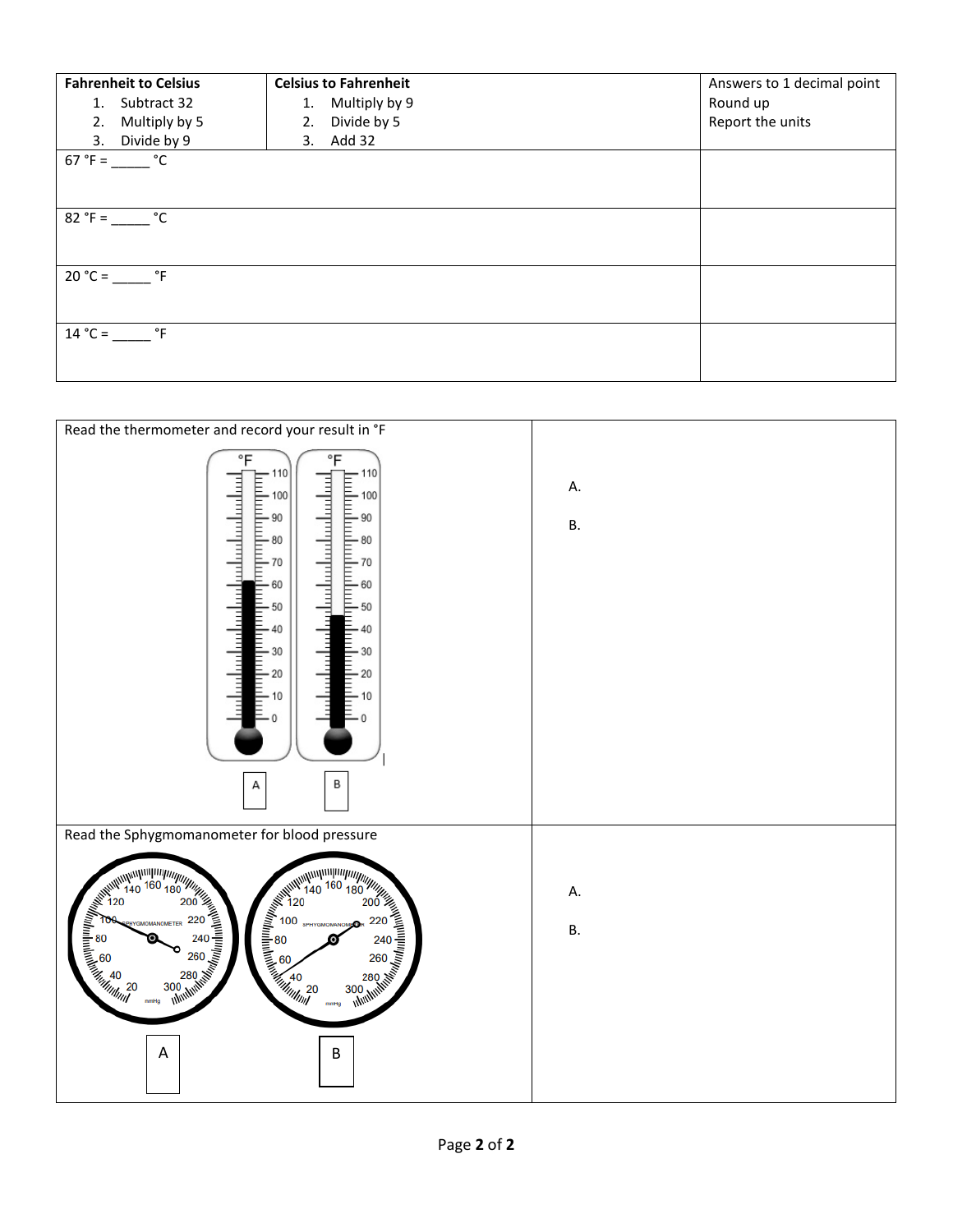## **Medical Assisting – Basic Math Skills Review**

| Name: _                                              |                                                                 | Score: __      |
|------------------------------------------------------|-----------------------------------------------------------------|----------------|
|                                                      | Question                                                        | <b>Answer</b>  |
| Reduce the fraction: 10/14                           |                                                                 | 5/7            |
| Reduce the fraction: 2/10                            | 1/5                                                             |                |
| Reduce the fraction: 5/15                            | 1/3                                                             |                |
| Read the ruler to the nearest 1/4 inch               |                                                                 | 5              |
|                                                      |                                                                 |                |
|                                                      |                                                                 |                |
| Read the ruler to the nearest % inch                 |                                                                 | $1\frac{1}{2}$ |
|                                                      |                                                                 |                |
|                                                      |                                                                 |                |
| Record the result in inches                          |                                                                 | 4 %            |
|                                                      |                                                                 |                |
| INCH                                                 |                                                                 |                |
|                                                      | the apprentice<br>www.TheApprenticeDoctor.com                   |                |
|                                                      |                                                                 |                |
| Convert 52 inches to ft and inches                   |                                                                 | 4 ft 4 in      |
|                                                      | On the graph, mark the spot that represents $x = 3$ and $y = 4$ |                |
| 6 <sup>T</sup>                                       |                                                                 |                |
| 5                                                    |                                                                 |                |
| 4                                                    |                                                                 |                |
| 3                                                    |                                                                 |                |
| - axis<br>≻                                          |                                                                 |                |
| $\overline{\mathbf{c}}$                              |                                                                 |                |
| 1                                                    |                                                                 |                |
| $\circ$<br>$\overline{2}$<br>$\circ$<br>$\mathbf{1}$ | 3<br>5<br>4<br>6                                                |                |
| x- axis                                              |                                                                 |                |
|                                                      |                                                                 |                |

| 1 kilogram = 2.2 pounds          | <b>Answer</b> |
|----------------------------------|---------------|
| $3$ pounds = $\frac{1}{1}$ kg    | 1.36          |
| 0.3 pounds = $\_\_\_\_\$ kg      | 0.136         |
| $30 \text{ kg} =$ _______ pounds | 66            |
| 1.5 $kg =$ pounds                | 3.3           |